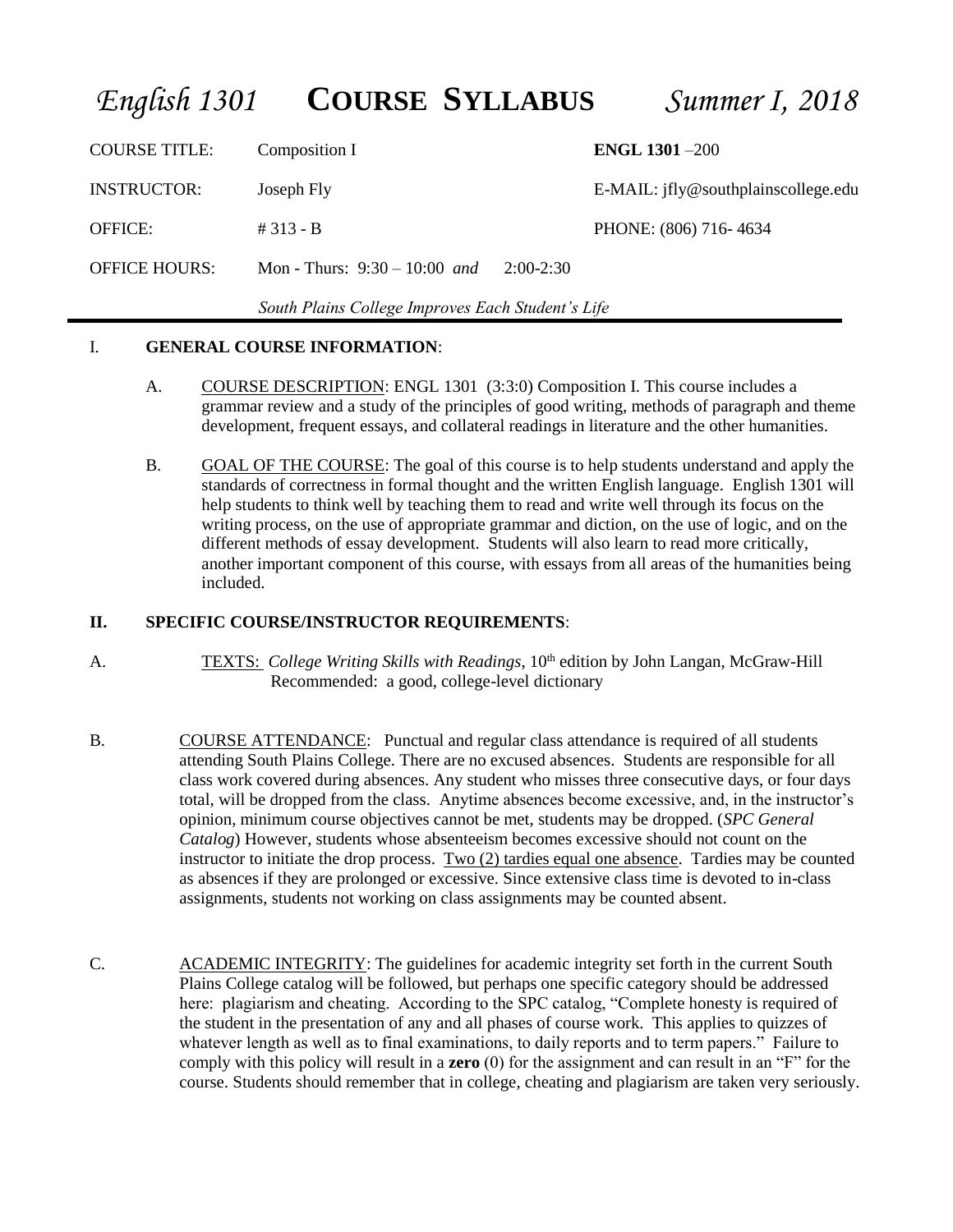#### D. GRADING POLICY: Final course grades will be calculated using the following percentages:

| $\checkmark$ Daily Grades / Participation | 10% |
|-------------------------------------------|-----|
| $\checkmark$ 4 Essays @ 10% each          | 40% |
| $\checkmark$ The Work book                | 20% |
| $\checkmark$ Mid-Term Exam                | 10% |
| $\checkmark$ Final Exam                   | 20% |

| Е. | <b>GRADING SCALE:</b> | $100-90=A$     | Superior     |
|----|-----------------------|----------------|--------------|
|    |                       | $89 - 80 = B$  | Good         |
|    |                       | $79 - 70 = C$  | Average      |
|    |                       | $69-60=$ D     | Poor         |
|    |                       | below $60 = F$ | Unacceptable |
|    |                       |                |              |

progress/repeat = PR (The PR grade will reflect satisfactory attendance, class participation, attitude, and effort throughout the semester. Effort in the class is considered to be completion of each assignment and documented use of on-going assistance from the instructor and the Student Assistance Center. Absences cannot exceed the equivalent of one week of class.)

F. ASSIGNMENTS/MAKE-UP TEST POLICY: All assignments must be completed and turned in no later than the assigned due date.

Remember - Late Work Is Not Accepted (LWINA)

#### G. STUDENT RESPONSIBILITIES

- 1. Attend class and be aware of announcements made in class.
- 2. Inform instructor of late arrival immediately after class.
- 3. Complete homework early enough to seek help if needed.
- 4. Be familiar with information in the syllabus, especially attendance, grading, and test policies.
- 5. Take care of personal needs before and after class.
- 6. Take your cell phone out. Turn it off. Put it in the upper-left-hand corner of your desk.

#### --- *TEXTING DURING CLASS IS ESPECIALLY PROHIBITED.---*

7. Students are expected to assist in maintaining a classroom environment which is conducive to learning. Inappropriate behavior, including but not limited to any form of distracting or offensive behavior in the classroom shall result in, minimally, a request to leave class, or may be dropped from the class.

8. All writing assignments **must** follow the assigned topic.

H. ADA STATEMENT: "Students with disabilities, including but not limited to physical, psychiatric or learning disabilities, who wish to request accommodations in this class should notify the Special Services Office early in the semester so that the appropriate arrangements may be made. In accordance with federal law, a student requesting accommodations must provide acceptable documentation of his/her disability to the Special Services Coordinator. For more information, visit the Special Services Office in Bldg 8, room 821, or call 885-3048, ext. 4654."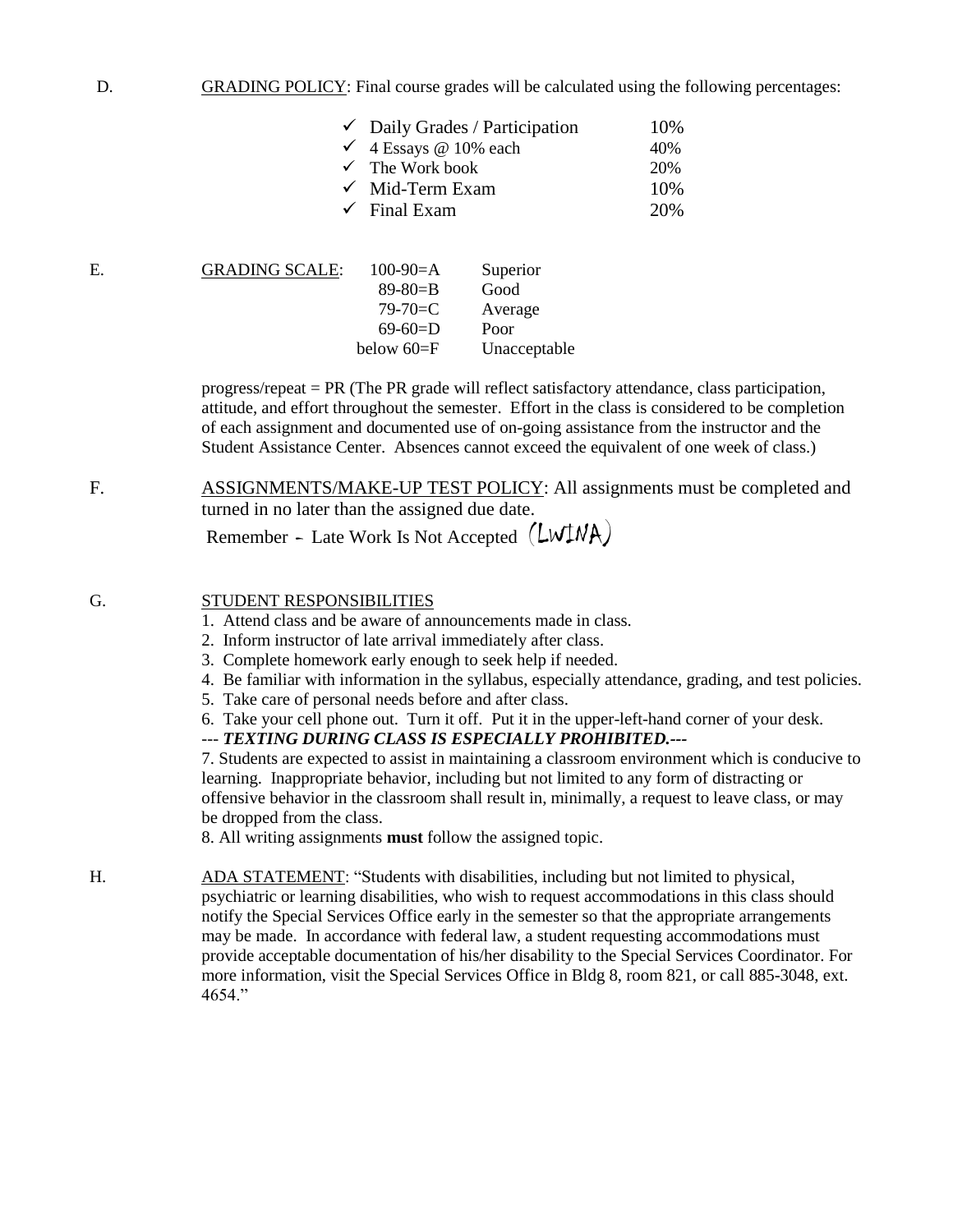## **Core Objectives addressed:**

- **Communications skills**—to include effective written, oral and visual communication
- **Critical thinking skills**—to include creative thinking, innovation, inquiry, and analysis, evaluation and synthesis of information
- **Teamwork**—to include the ability to consider different points of view and to work effectively with others to support a shared purpose or goal
- **Personal Responsibility**—to include the ability to connect choices, actions, and consequences to ethical decision-making.

**Course Purpose:** The purpose of English 1301 is to help students understand and apply the standards of correctness in formal thought and the written English Language. English 1301 helps students to reason by teaching them to read and write well through its focus on the writing process, on the use of appropriate grammar and diction, on the use of logic, and on the different methods of essay development. Collateral readings from all areas of the humanities are included.

**Student Learning Outcomes (A):** Upon completion of the course, the student will show competence in the course objectives listed below:

- 1. Understand that writing is an interactive process that includes prewriting, writing and revision and apply those principles to the assignments/papers
- 2. Develop a paper in an appropriate and logical order/structure/mode
- 3. Use revision to rectify structural, unity/focus, developmental, grammatical, or mechanical issues with a paper
- 4. Analyze and appreciate professional writers' work by understanding its message, how it communicates, and how it impacts the reader.
- 5. Apply the principles of the writing process in tailoring sentence structure, tone, diction, overall style, and mode to both fit the assignment and audience in order to promote coherence and effective communication
- 6. Apply the principles of logic to the writing in order to make its communication more efficient, coherent, and powerful
- 7. Apply the principles of unity and coherence in order to help the writing be focused and promote more effective communication
- 8. Apply the principle of parallelism in order to make the writing more coherent, logical easily red and understood, and structured
- 9. Write an essay in standard English (the criteria being those described in the current required handbook) in order to follow the writing process regarding the style requirements of academic writing
- 10. Understand and apply the grammatical and mechanical elements of writing in order to promote effective and powerful communication
- 11. Be able to analyze a student's own work or a classmate's work and to determine if anything needs to be changed for the work to fit the assignment, be more developed, or communicate more effectively and then convey it in writing to the student
- 12. Make constructive suggestions for others' work during Peer Editing or other critiques or presentations
- 13. Do group work by working with other members of the class in order to complete the assignment by contributing to the project while interacting with other members of the group in order to do so.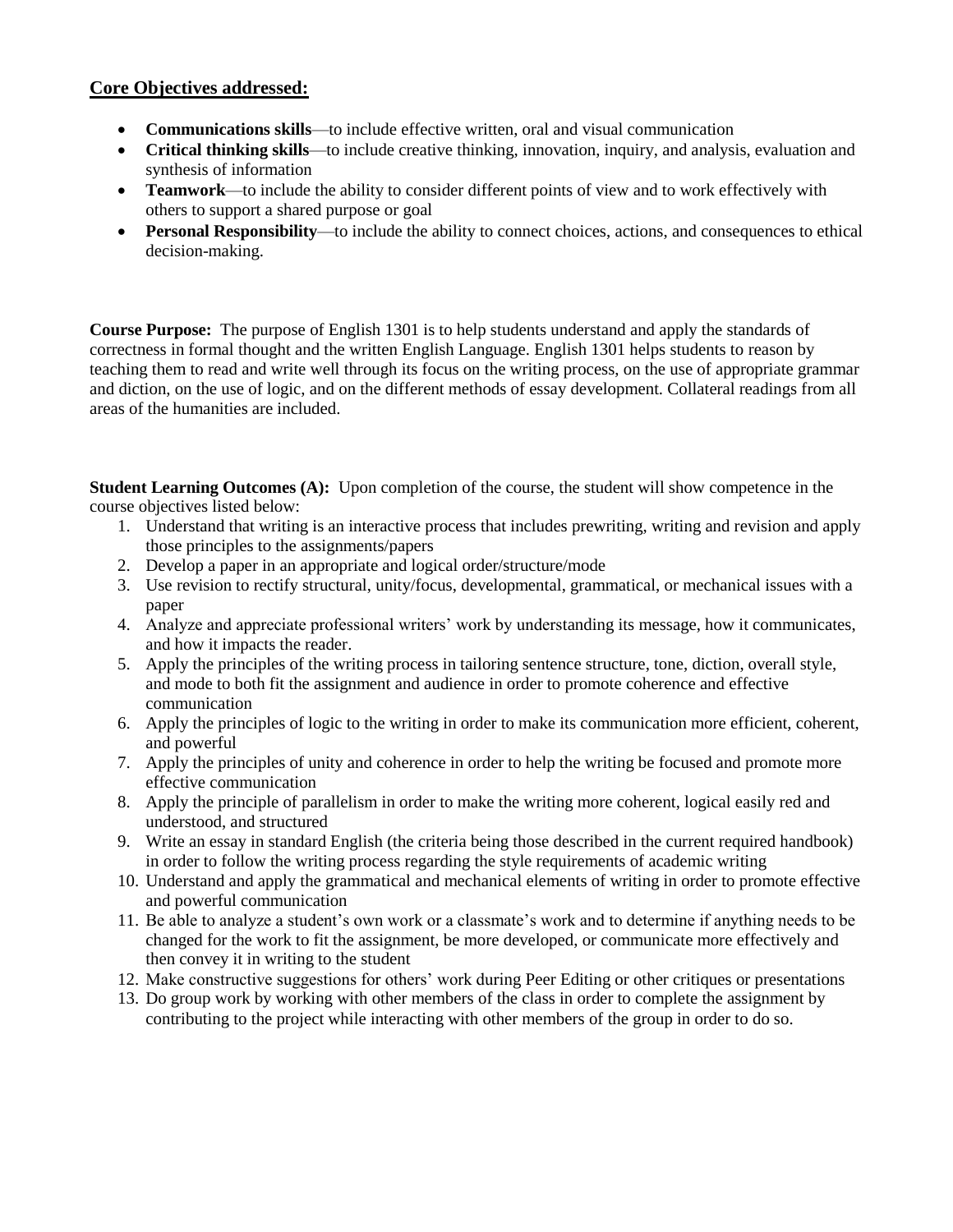*English 1301* **SYLLABUS** *Summer I, 2018*

| <b>DATE</b>                | <b>ASSIGNMENT</b>                                                                                                                                                            | <u>PAGE</u>                                     |
|----------------------------|------------------------------------------------------------------------------------------------------------------------------------------------------------------------------|-------------------------------------------------|
| Mon. June 4 <sup>th</sup>  | The Syllabus & The course<br>The Workbook<br>The Essay Format<br><b>Composition Terms</b>                                                                                    |                                                 |
| Tue. June 5 <sup>th</sup>  | The Writing Process<br>Developing an Essay<br><b>Big Three Grammar Review</b><br><b>Punctuating Titles</b><br>The Narration Essay                                            | 24-40<br>176-185<br>ppt<br>ppt<br>225-235       |
| Wed. June 6th              | "How to Make it In College"<br>Topic Sentence Exercise<br>Introductions, Conclusions & Titles<br>The Definition Essay<br><b>Common Thesis Errors</b>                         | 702<br>96-98<br>329-338<br>ppt                  |
| Thur. June 7 <sup>th</sup> | "Brainology"<br>The Process Essay<br>Subject-Verb Agreement                                                                                                                  | 718<br>265-274<br>518-521                       |
| Mon. June 11 <sup>th</sup> | The First and Second Steps in Essay Writing<br><b>Big Three Grammar Review</b><br><b>Comparison/Contrast Essays</b><br><b>Narration Essay Due</b>                            | 52-84<br>305-318                                |
| Tue. June 12th             | "When a Classmate is a Former Inmate"<br>The Third Step in Essay Writing<br>The Examples Essay<br>Diction<br>Modifiers                                                       | 778<br>85-104<br>246-257<br>ppt<br>552-560      |
| Wed. June 13th             | "College Lectures: Is Anybody Listening?"<br><b>Description Essays</b><br><b>Commonly Confused Words</b><br><b>Effective Word Choice</b><br>The Fourth Step in Essay Writing | 711<br>204-214<br>600-606<br>610-617<br>112-146 |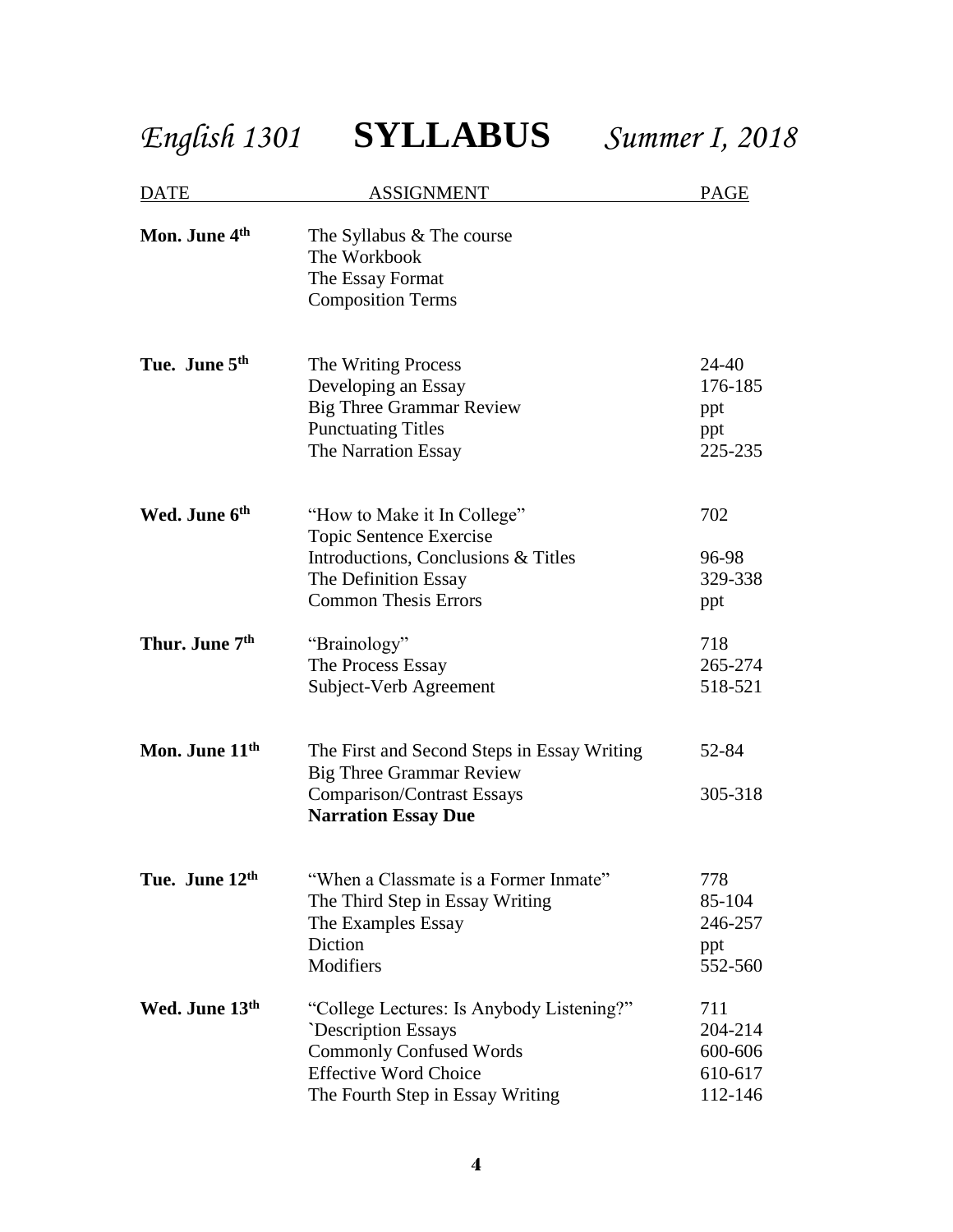| Thur. June 14th            | Argumentation<br>Cause & Effect<br><b>Compare / Contrast Essay Due</b>                                                               | 367-380<br>283-293                          |
|----------------------------|--------------------------------------------------------------------------------------------------------------------------------------|---------------------------------------------|
| Mon. June 18 <sup>th</sup> | Subject-Verb Agreement<br>Adjectives & Adverbs<br><b>Misplaced Modifiers</b><br><b>Types of Fallacies</b><br>Outlining               | 484-489<br>507-512<br>513-521<br>ppt<br>ppt |
| Tue. June 19th             | Division and Classification<br>Proofreading Practice<br>Topic Sentence Exercise<br><b>Faulty Parallelism</b>                         | 350-359                                     |
| Wed. June 20 <sup>th</sup> | Mid-term exam                                                                                                                        |                                             |
| Thur. June 22nd            | "Single Sex School: An Old Idea"<br>Four Bases for Evaluating Essays<br>Subordination & Coordination<br><b>Proofreading Practice</b> | 695<br>147-175<br>ppt                       |
| Mon. June 25 <sup>th</sup> | Four Bases for Evaluating Essays<br><b>Revising Essays</b><br>Argumentation<br><b>Persuasion Essay I due</b>                         | 147-175<br>ppt<br>367-380                   |
| Tue. June 26 <sup>th</sup> | "Shame"<br>CASQ<br><b>Big Three Grammar Review</b><br>Pronoun Agreement, Reference and Point of View                                 | 645<br>ppt<br>ppt                           |
| Wed. June 27th             | <b>Taking Essay Exams</b><br><b>Sentence Fragments</b><br>Regular & Irregular Verbs                                                  | 481-494<br>507-517                          |
| Thur. June 28th            | "Cultivating A Resilient Spirit"<br>Capitals, Numbers & Abbreviations<br><b>Pronoun Reference Errors</b><br>Ethos, Pathos, Logos     | 669<br>562-569<br>530-537<br>ppt            |